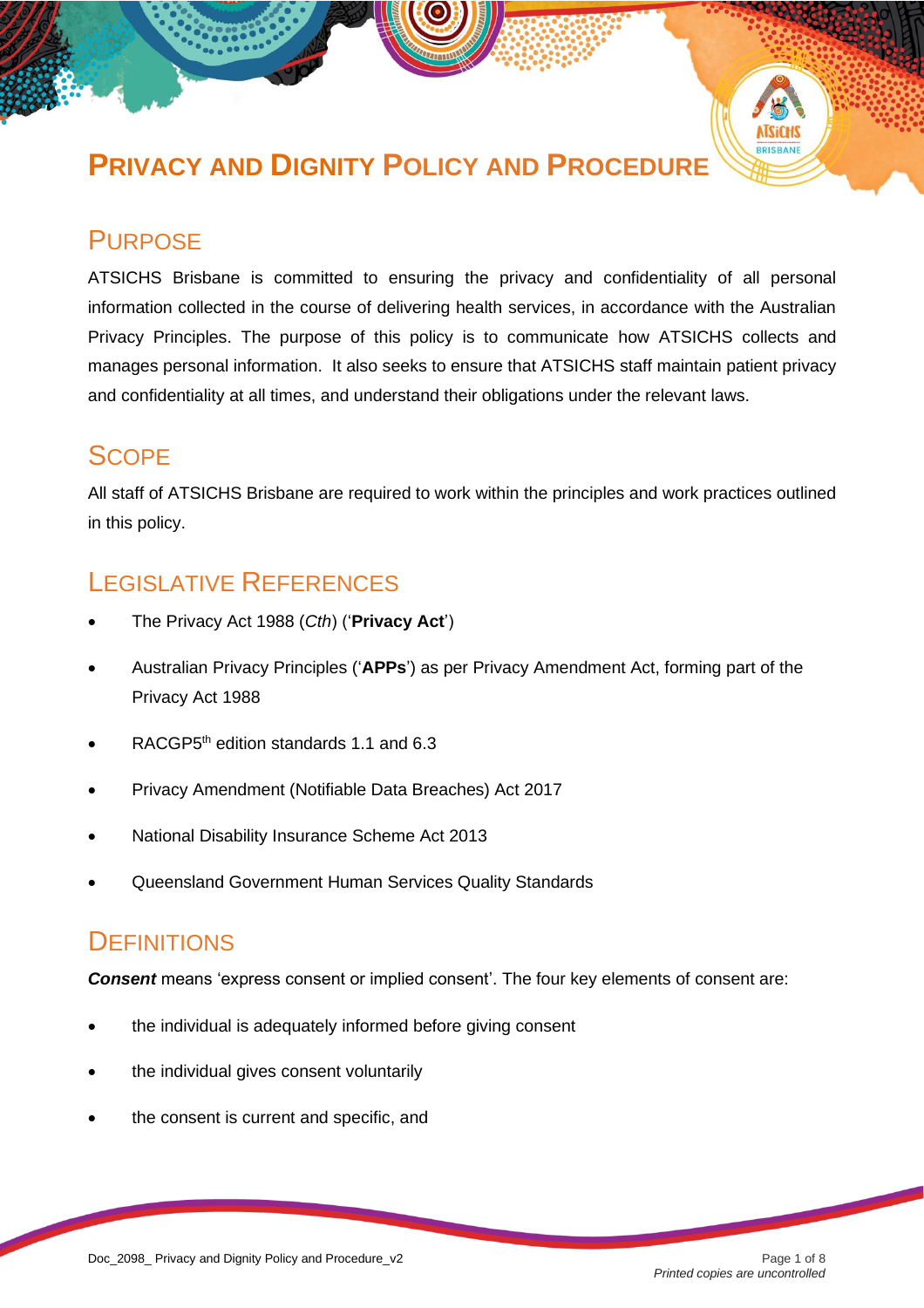• the individual has the capacity to understand and communicate their consent" (APP Guidelines)

## POLICY

ATSICHS Brisbane collects personal and health information as part of our service delivery to service users and includes, but is not limited to:

*Name, address, phone number, employment and other demographic data, ethnicity, next of kin and family details, social and living circumstances, past medical history, current health issues, and Medicare/Centrelink numbers. This is contained in an electronic medical record which may also contain information received from other sources e.g. faxes, mail.*

The information is collected for the purpose of providing comprehensive, appropriate and service user-centered health services, additionally personal information will be collected for *permitted purposes* in line with COVID requirements.

## HOW WE COLLECT INFORMATION

Staff are to collect information in a fair, lawful and non-intrusive manner. Wherever possible information will be collected directly from the service user (where it is reasonable and practical to do so) rather than from third parties. Information is also collected through forms, agreements, mail, email, telephone, and other health specialists. At point of service, users are advised of why we are collecting information, any laws that require information to be collected, the types of organisations to whom we would usually disclose the information and how to proceed if they have concerns about their privacy being breached.

## WHY WE COLLECT INFORMATION

ATSICHS collects and uses personal and health information for the primary purpose of providing our services e.g.

- To make appointments and send reminder notices
- To maintain and update individual service user records.
- To provide health information to health professionals in a medical emergency
- To use de-identified information to model or forecast service delivery
- To liaise with a person's nominated representatives or family members where needed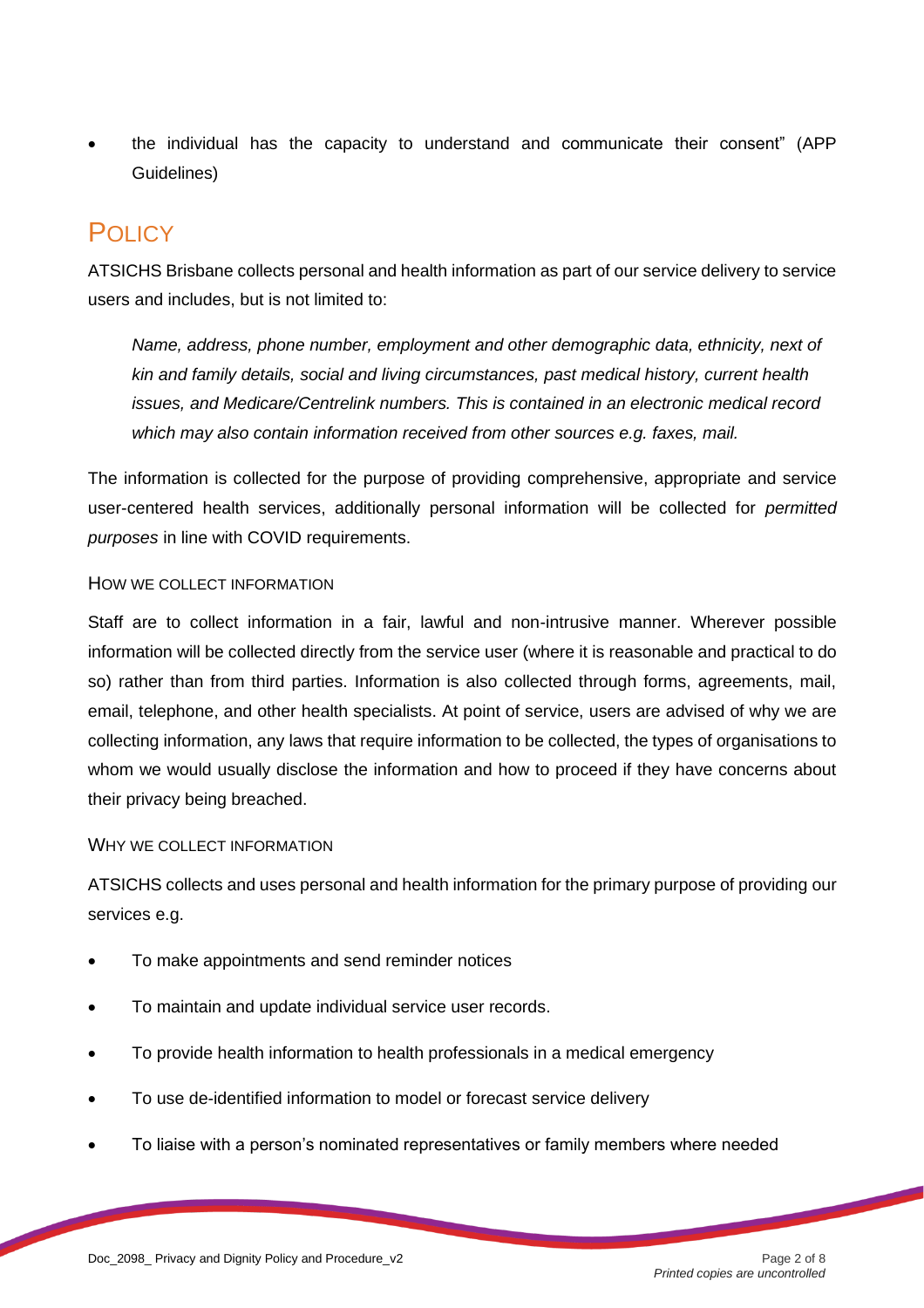• To improve services through quality improvement activities, audits, surveys and program evaluations.

ATSICHS may share data with third parties for the purposes of continuous quality improvement, benchmarking, and research. ATSICHS may disclose information to a third party if the following provisions are met:

- Data is de-identified and aggregated
- A data sharing agreement is in place and approved by the ATSICHS Board of Directors
- Ethics approvals are in place if relevant
- There is demonstrable benefit for Aboriginal and Torres Strait Islander people in South East Queensland in the short, medium, or long term

## USE AND DISCLOSURE OF INFORMATION

Staff shall only access, use or disclose personal information where the use or disclosure of the information is for the purpose of providing care and treatment to service users and for purposes directly related to providing such care and treatment e.g. to another health professional.

Disclosure is reasonable and required to complete administrative processes on behalf of service users, e.g. to make appointments, arrange co-payments, liaise with regulatory authorities (e.g. Medicare). Privacy laws permit disclosure for specific circumstances, e.g. court orders and legislative requirements such as cancer registration, vaccination registers and infectious disease notification. Disclosure will also occur when there is an immediate and specific risk of harm to an identifiable person or persons that can be averted only by disclosing information.

## **STUDENTS**

ATSICHS participates in medical, nursing and other student education. It is acknowledged that some service users will not wish their information to be accessed for educational purposes. The clinics advise service users of the presence of students and seek consent accordingly.

Aside from where the law specifically permits, staff will not access, use or disclose information for purposes which are unrelated to the treatment of care of service users, without the consent of a patient.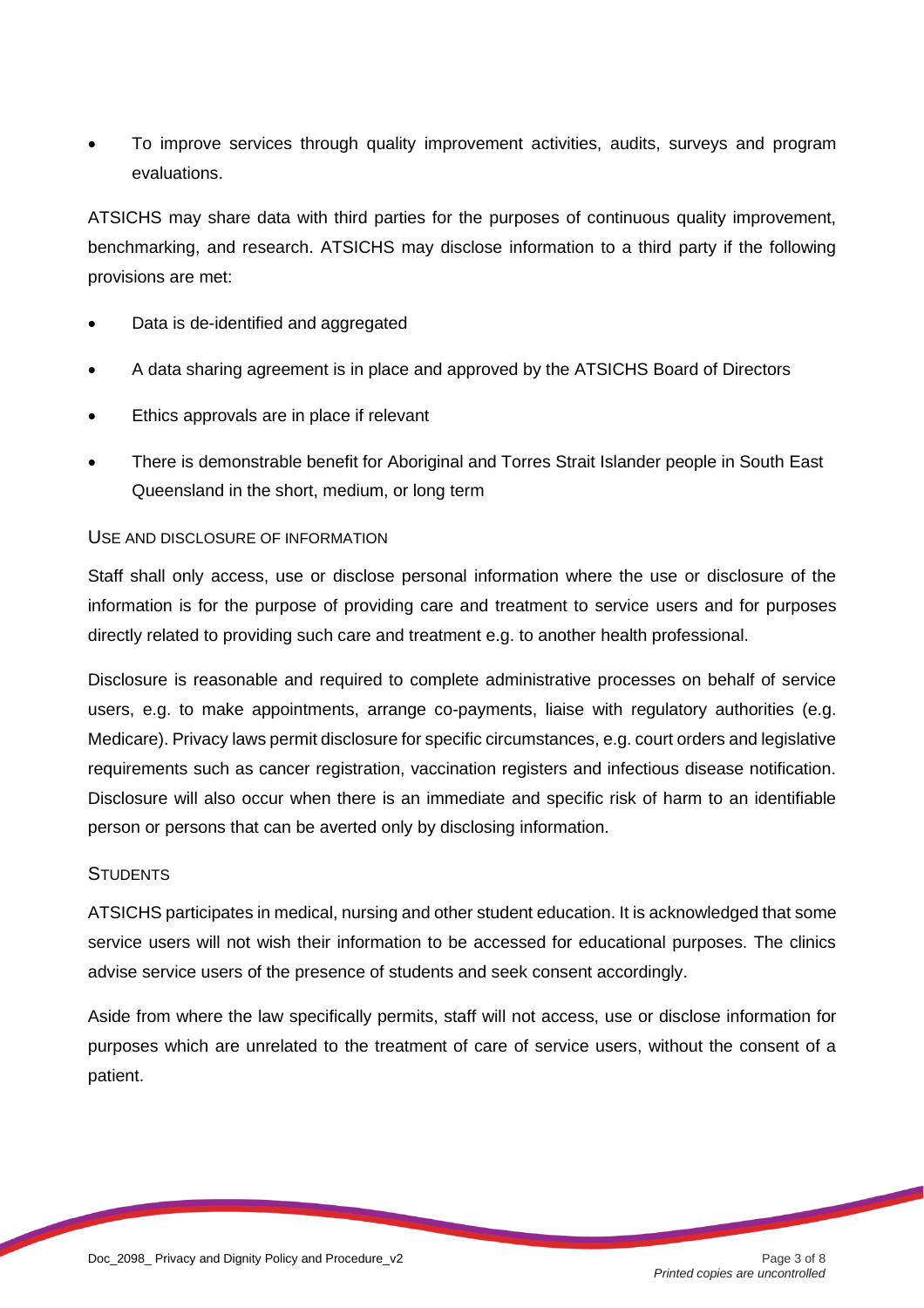#### INFORMING SERVICE USERS ABOUT OUR PRIVACY POLICY

We inform our service users about our policy regarding the collection and management of their personal information via:

- A sign at receptions and client areas
- Information on the Website
- Brochures in receptions and client areas
- New Service User forms 'consent to share information'
- Verbally to new service users.

## REQUESTS FOR TRANSFER OF MEDICAL RECORDS TO OTHER MEDICAL SERVICES OR TO LEGAL ENTITIES

Records are sent only upon receiving a request from the other practice, signed by the service user. If necessary, an invoice is issued by ATSICHS Brisbane to the requesting party. The GP approves the transfer of records, and they are sent by fax or by registered mail.

International – information may be sent overseas with service user consent, but the clinic is under no obligation to supply any service user information upon receipt of an international subpoena.

## SUBPOENA OR COURT ORDER FOR RECORDS

These are lawful requests and they are managed in the same way – invoice, GP approval and secure mode of transfer.

## PRIVACY INFRINGEMENTS

All ATSICHS employees and visiting health professionals are bound by the privacy clause contained within the Employment Agreement (staff) and the Contractor, Student and Temporary employee induction document (others) which is signed at commencement of employment. Under no circumstances are employees to discuss or in any way reveal service user information or documentation to unauthorised staff, colleagues, other service users, family or friends, the community or the broader public, whether within the clinic or outside it, i.e. at home or socially. Infringements that are substantiated will result in disciplinary action in accordance with ATSICHS Brisbane's disciplinary policy.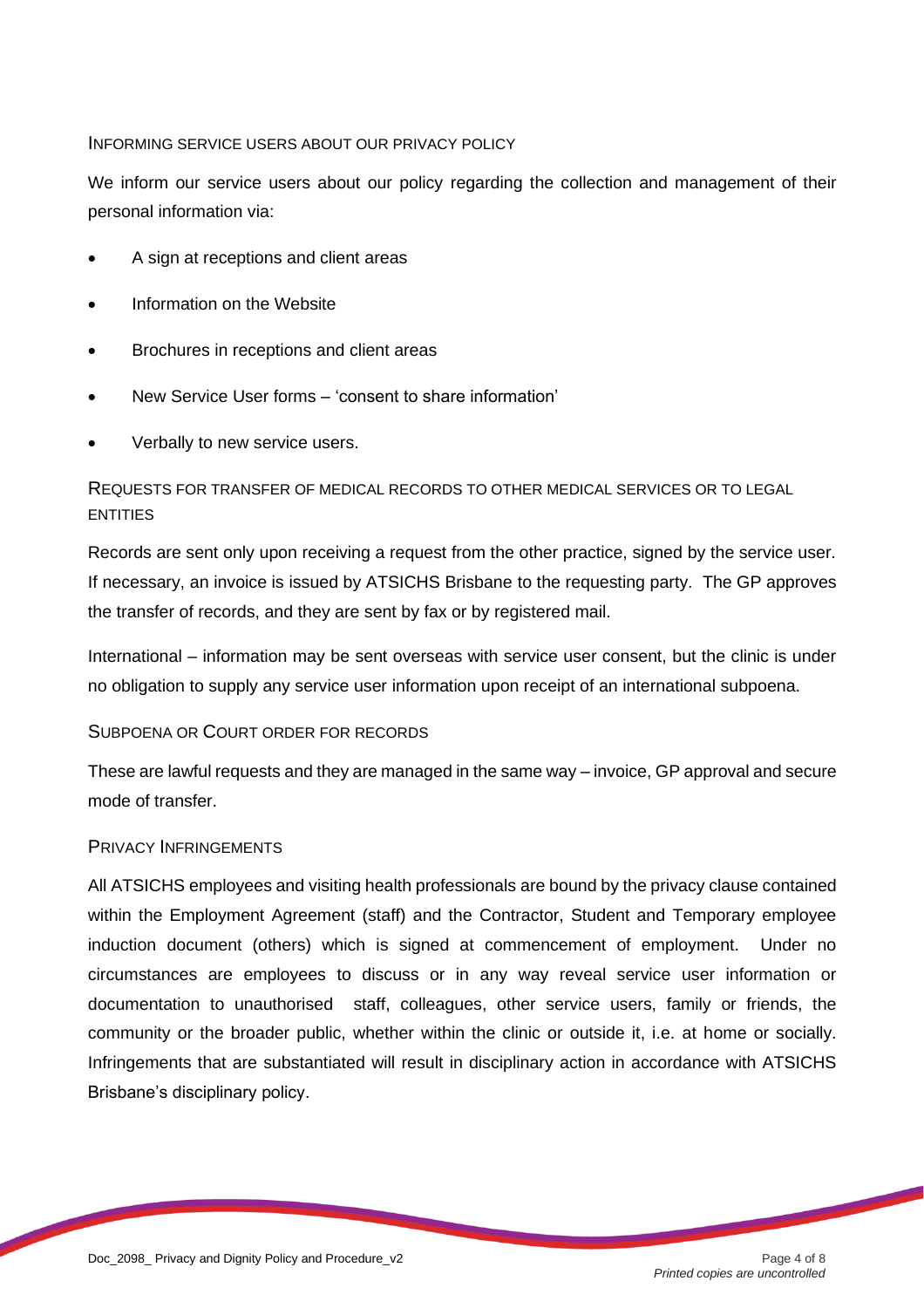## DATA SECURITY AND RETENTION

Personal information is kept in electronic form and is controlled, monitored and restricted to relevant staff and authorised external users only. Security safeguards are in place to ensure information is protected against loss, interference or modification, unauthorised access or misuse. ATSICHS keeps service user records in accordance with the Australian Privacy Principles (APP11) and destroys/deidentifies records as appropriate for the service which holds them.

## DATA BREACH

Any breach of data will be assessed as per the Privacy Amendment (Notifiable Data Breaches) Act 2016 using the ATSICHS Data Breach Response Plan. This is to ensure breaches are appropriately dealt with and notified to the individual(s) concerned and the Office Australian Information Commissioner (OAIC) where necessary.

#### SERVICE USER ACCESS TO RECORDS

Service users may request access to their information under the APPs. ATSICHS will provide service users with access to their information unless there is a reason that is listed as an exemption in the relevant APP.

ATSICHS strongly prefers that requests are received in writing with an authorising signature from the service user.

For medical records requests they are referred to the relevant GP. An appointment will be made (if possible) for the service user and GP to discuss what records are required. ATSICHS reserves the right to charge for the administrative work involved in responding to any request to access records. Service users who make a request by phone and who are unable to attend for an appointment are still eligible to have access to their health records. It is critical to verify the identity of the service user prior to providing records, regardless of the manner in which the request is received. Each step of the process is to be documented in the service users chart.

All other service user record requests should be made to the relevant worker and deferred to the Operations Manager to coordinate the release of them to the service user.

It is important to make service users aware that once a copy of their records has been provided to them (in person, by post or fax) that ATSICHS can no longer be responsible for the privacy of that particular copy of the record.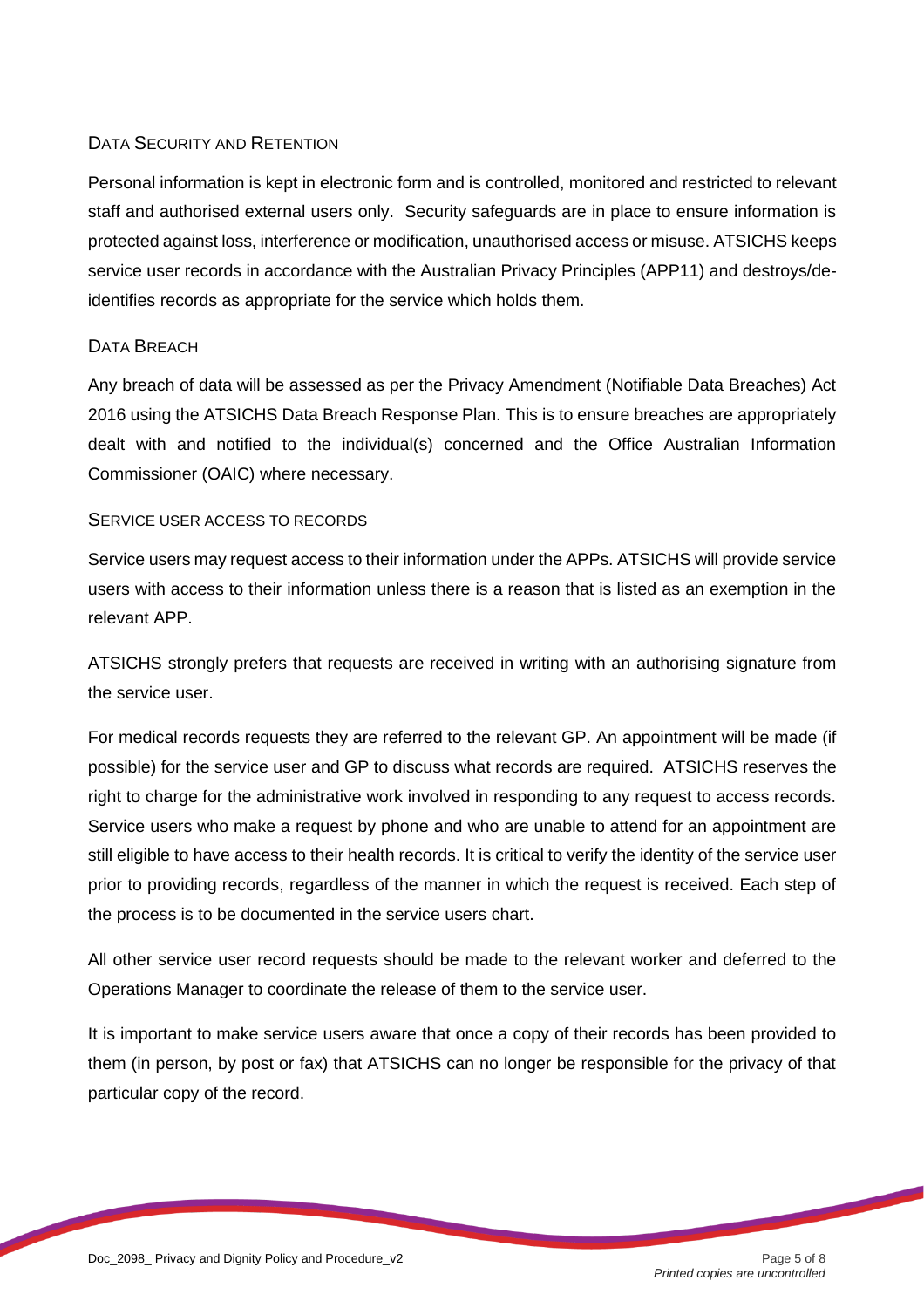## SERVICE USERS WANTING TO MAKE CHANGES TO RECORDS

Service users may make requests to correct information in their records if they consider it to be not accurate, up to date and complete. The same process applies as for access to records; it requires an appointment with the relevant GP, or ATSICHS worker. For medical, the Senior Medical Officer is to be notified of any requests to change a medical record. For all other services, the relevant operations manager is notified of any requests to change a record.

A request must be responded to with a letter of acknowledgement within 14 days as stated by the National Privacy Commissioner.

## ATSICHS NDIS USERS AND PRIVACY

Aboriginal and Torres Strait Islander Community Health Service Brisbane is subject to NDIS (Quality and Safeguards) Commission Rules and Regulations. Aboriginal and Torres Strait Islander Community Health Service Brisbane will follow the guidelines of the Australian Privacy Principles in its information management practices.

Aboriginal and Torres Strait Islander Community Health Service Brisbane will advise each participant of privacy policies using the language, mode of communication and terms that the participant is most likely to understand (Easy Read documents are made available to all participants).

## RELATED FORMS, POLICIES, PROCEDURES & DOCUMENTATION

- Code of conduct policy (doc\_187)
- Grievance resolution procedure policy (doc\_154)
- Brisbane ITC security policy (doc 142)
- NDIS Practice Standards and Quality Indicators 2018
- RACGP computer and information security standards. http://www.racgp.org.au/yourpractice/standards/computer-and-information-security-standards/
- Service user information sheet Your Privacy.
- Transfer of Clinical Records to Non-Medical Entities Policy
- Client Information Pack Human Services
- ATSICHS Data Breach Response Plan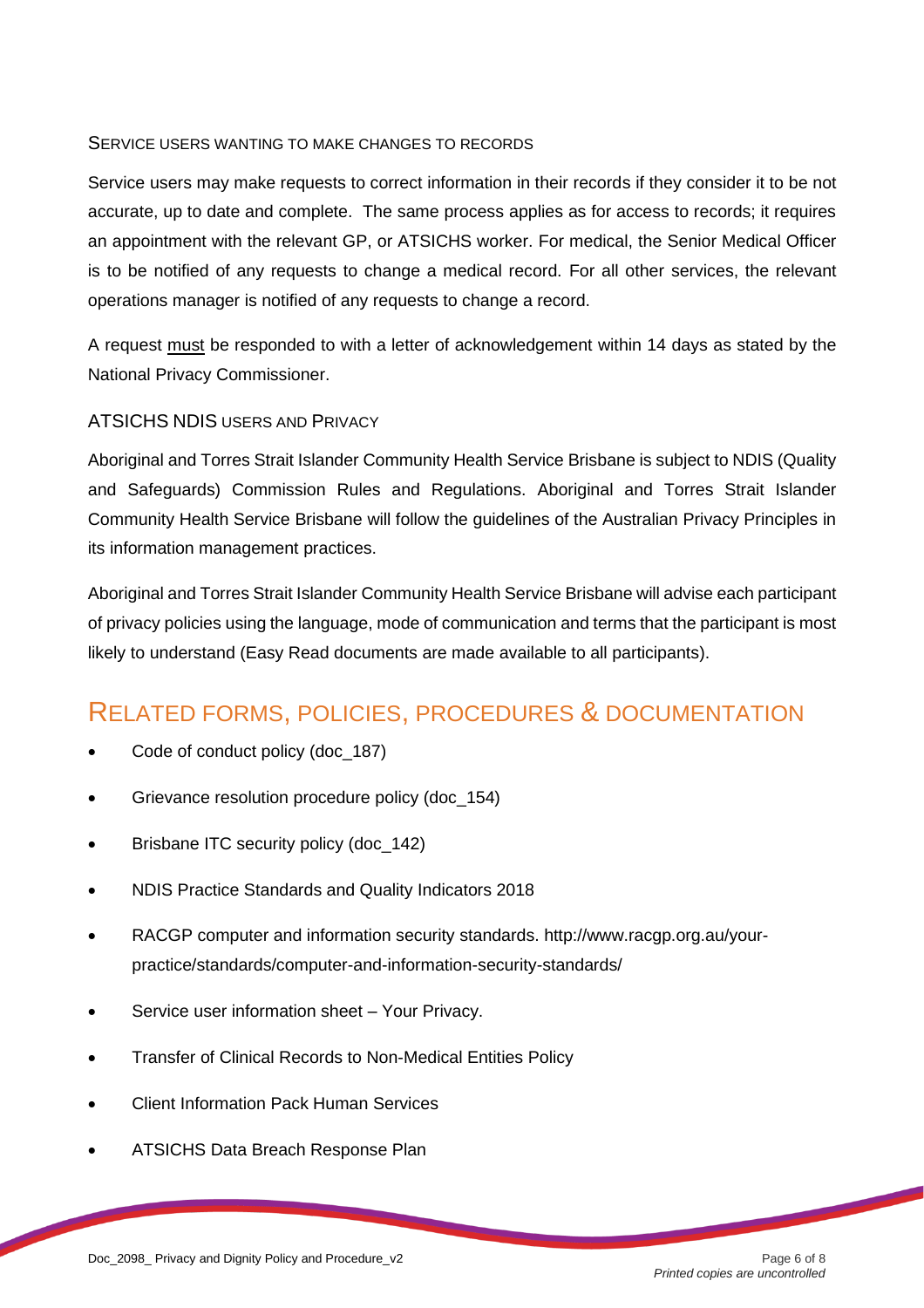- Privacy and Confidentiality Agreement
- Dignity and Respect / Privacy and Confidentiality policy (LASA)

## WORK PROCEDURES TO ENSURE PRIVACY

All ATSICHS staff have a responsibility to uphold the privacy and confidentiality of service user health information and this is reflected in everyday procedures and processes:

- Care is to be taken that the general public cannot see or access computer screens that display information about other individuals. To minimize this risk automated screen savers are engaged, as are screen covers that allow no sideways visual access.
- Documents containing personal information are to be kept out of view in areas where staff are always present. They are not to be left in public or unattended areas.
- Staff members are provided different levels of access to user information as appropriate. To protect the security of health information, clinic staff do not give their computer passwords to anyone.
- Conversations between staff about users are to be conducted away from public areas using discretion.
- Conversations with service users at a front desk, or phone calls to service users from a front desk are to be conducted in quiet voices and with minimal personal or identifying information.
- Email is generally not considered to be secure as there is the possibility of it being intercepted. Sensitive user information is only to be sent via email if it is securely encrypted according to industry standards, e.g. Medical Objects, MMex internal messaging.
- Consultations Service user privacy and security of information is maximized during consultations by closing consulting room doors. Clinic staff wishing to enter a room in which a consultation is underway must knock and wait, or phone through to the relevant person in the room.
- Phone calls during consultations care is taken not to disclose personal information when another service user is present in the room when a phone call is received. Unless it is an urgent medical issue, a clinician should not take a phone call relating to a service user whilst consulting with a different service user.